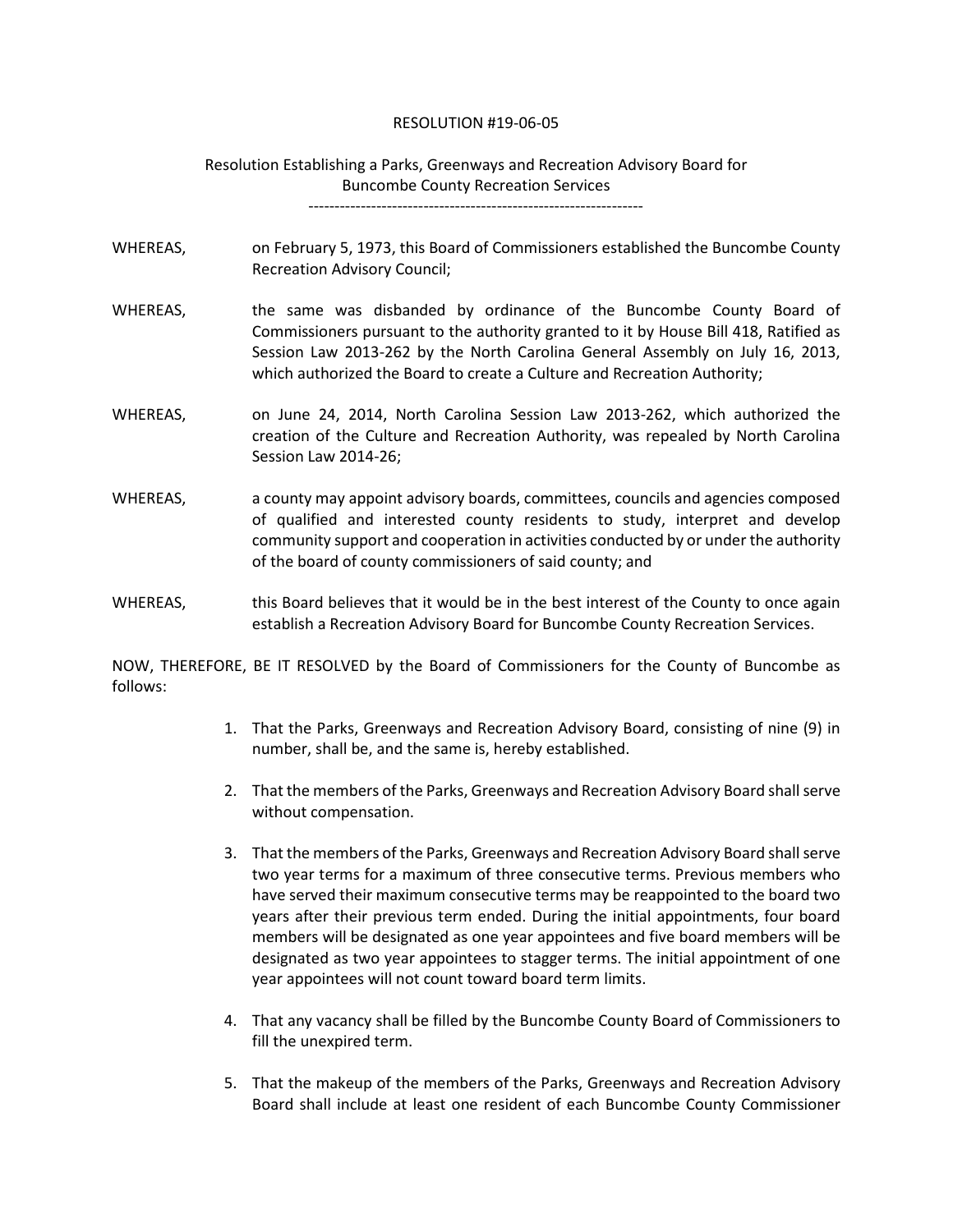District and shall be selected by the Buncombe County Board of Commissioners upon application. All members of the Parks, Greenways and Recreation Advisory Board shall be County Residents. Members shall be evenly allocated between Buncombe County Commissioner Districts.

- 6. That the appointed members shall be balanced within the demographics of the surrounding community with specific consideration of gender identity, race or ethnicity, and age.
- 7. That the Parks, Greenways and Recreation Advisory Board shall possess and exercise the following duties:
	- a. Develop a strong, clear message about the County's parks, greenways and recreation offerings that demonstrates how the public is being served and opportunities currently available to citizens. Help disseminate that message.
	- b. Recommend strategic priorities for capital investments and facility improvements.
	- c. Work in coordination with Commissioners and staff to support implementation and evolution of the Buncombe County Greenways and Trails Master Plan.
	- d. Review and provide feedback concerning funding strategies and priorities of recreation-related capital improvements;
	- e. Work in partnership with affinity groups—supportive nonprofits, parent organizations, schools, sports teams, etc.—to advocate for and promote County parks, greenways and recreation services
	- f. Make recommendations concerning the construction and improvement of buildings and other structures for recreational needs;
	- g. Assist in public engagement and outreach efforts related to the implementation and evolution of the Buncombe Greenways Master Plan;
	- h. Remain apprised of marketing and public communication strategies and provide feedback regarding the efficacy of those strategies;
	- i. Make recommendations regarding the brand and image of Buncombe County Recreation Services including, but not limited to facility names and branding, partnership and sponsorship policies, and memorial and sponsor elements within facilities;
	- j. Advocate for and promote the County's recreational service offerings to residents of the County alongside recruiting public input.
- 8. That a quorum shall be a majority of board seats of the Parks, Greenways and Recreation Advisory Board without regard to vacancies.
- 9. That the Parks, Greenways and Recreation Advisory Board shall organize, adopt bylaws or rules and regulations to govern its procedure and the conduct of the business and affairs of the Parks, Greenways and Recreation Advisory Board and appoint a chairperson and vice-chairperson from among its membership who shall serve a one-year term and until their successors are appointed by this Board.